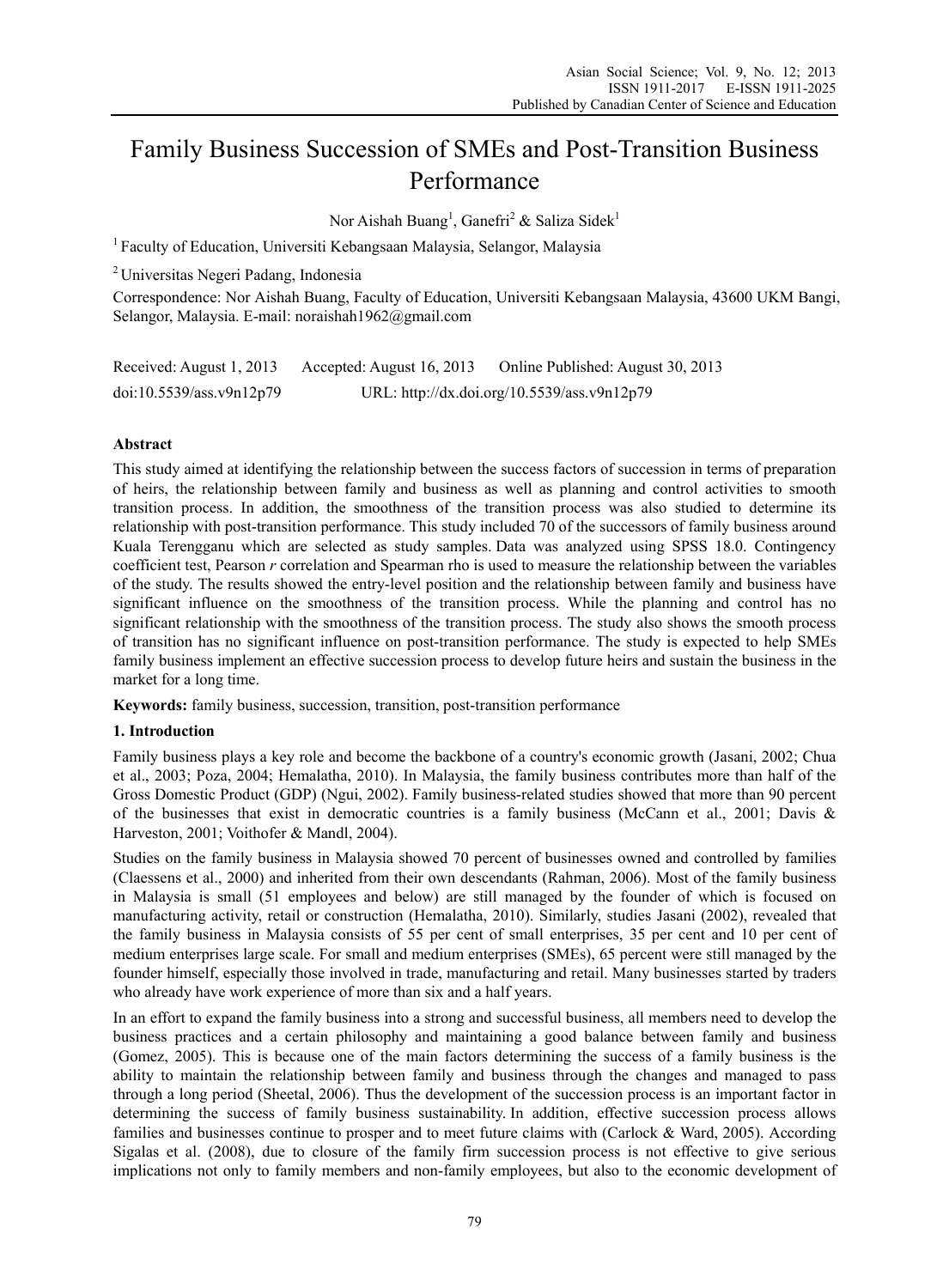the area and the overall economy in general.

#### **2. Statement of the Problem**

Jasani (2002) study on the family business in Malaysia showed 59 percent of family businesses run by the founder, only 30 percent managed by second generation and most inherited by the sons of the founder. Similarly, studies on SMEs in 27 countries also found that 75 percent controlled by the founder of the family business, 30 percent could be forwarded to the second generation and only 10 percent could be forwarded to the third generation (Sreih et al., 2008). According to Le Breton Miller et al. (2004), when the owner retired, less than third-generation family business continues to the second, while less than half of the second generation will continue to the third generation. These findings proved the ability of the family business to survive in the market for a long period is difficult. In studies related to the family business, the key factor that is often a challenge in order to maintain the family business succession issues (Yong, 2002; Sharma, 2003; Chua, 2003; Pyromalis et al., 2006; Lam, 2009; Moha Asri et al., 2011; Brenes et al., 2011).

In Malaysia, although the SME family business among the largest contributors to economic growth (Noor Afza, 2011; Moha Asri et al., 2011) and employment opportunities (Yong, 2006), but family businesses face the threat of competition from within his own family business, especially about succession issues (Norita et al., 2010). Succession issues is one of the critical issues, particularly relating to the effectiveness of the succession (Ibrahim, 2001), and smooth business transition process (Morris et al., 1996; Wang et al., 2006; She & Ahmad Najmi, 2009). Throughout the world, statistics on the success of the succession process in family businesses is worrying (Poutziouris, 2001; Ibrahim, 2001).

Although there are many studies related to succession, but the emphasis on preparation of heirs are less concern when it is an important aspect of the succession process (Sardeshmukh, 2008). In the whole process of succession, to achieve effective guidance, the owner should consult the guidance of the succession process at an earlier stage (Wang et al., 2004), when the business is still in control (Jasani, 2002). This is because the key to the effectiveness of the succession is getting the optimal guidance in a timely manner from their parents (Carlock, 2010). According Smyrnios & Dana (2006), the key factor to the problems the family business is related to the founder or owner. The owner refused to give up his business is the lack of preparedness to give management control to the next generation (Sharma et al., 2001, Norria, 2007). Therefore, most businesses have a strong but ultimately failed because there is no plan to continue their business to the successor (Parish, 2009).

Although many studies have been conducted on entrepreneurship and SMEs in Malaysia, but the study of family business is still lacking (Moha Asri et al., 2011; Noor Afza et al., 2009). Jasani (2002) study briefly discussed the succession planning, but the study only provides a brief review of current practices in the family succession, without analyzing the impact of succession planning and other succession issues on the financial performance of business (Noor Arfa & Ayoib, 2009). While overseas studies related business performance shows the performance of family businesses are better than non-family businesses (Bocatto, 2005; Zahra et al., 2004; Chua et al., 2003; McConaughy, 2000), but the returns generated by the family business absorbed by inefficiencies related to the family (Schulze, 2003). Various factors driving the family business can not last long. Therefore, to ensure the success factors of succession, such as preparation level of heirs, the relationship between family and business, planning and control needs to be done to identify the relationship of each of these factors with the smooth transition and subsequent effects on post- transition performance.

## *2.1 Family Business Succession*

According to Handler (1994), succession is not just a single transfer of a baton, but it involves various levels of time-consuming process and most start before the successor enters the business. Succession is not only limited effectiveness if the president has been set, but it includes continuous business soundness, quality of life and family dynamics.

Handler (1990) agree that the factors that influence the effectiveness of the succession is the level of training, responsibility, experience outside the organization, communication of relevant succession and succession planning. According to Venter et al. (2005), two main factors that influence the success of the succession process is the successor satisfaction with the experience they went through the process of succession and family business profits continued after the succession. According to Morris et al. (1996) previous studies on the succession process has identified several factors related to effectiveness transition. These factors are divided into three categories, preparation level of heirs, the relationship between family and business as well as planning and control activities as in Table 1.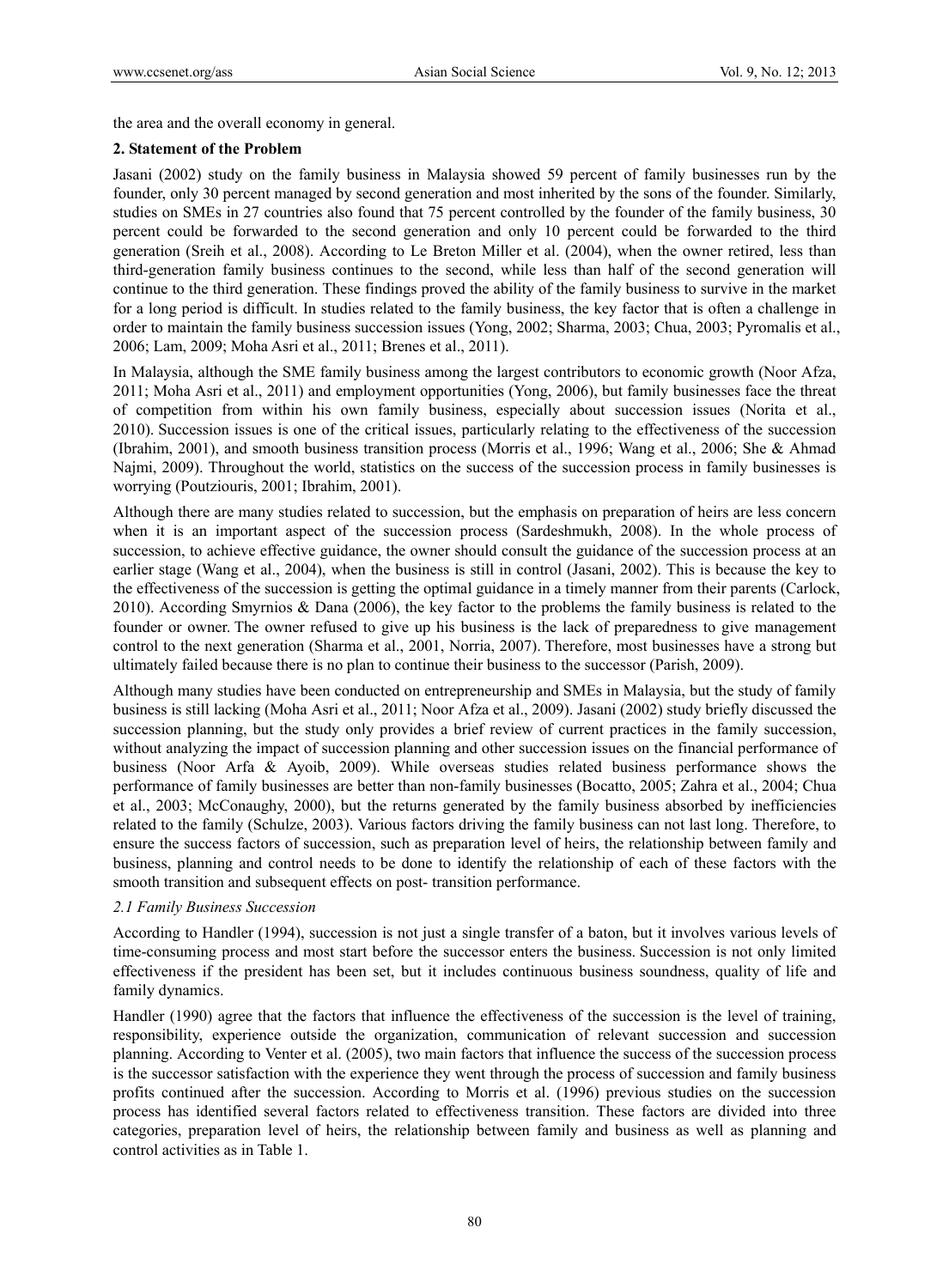| <b>Preparation level of heirs</b> | The relationship among family and Planning and control activities |                                           |
|-----------------------------------|-------------------------------------------------------------------|-------------------------------------------|
|                                   | business members                                                  |                                           |
| Formal education                  | Communication<br>٠                                                | Succession planning<br>$\bullet$          |
| Training                          | Trust<br>٠                                                        | Tax Planning<br>$\bullet$                 |
| Work experience                   | Commitment<br>٠                                                   | Use of outside board<br>$\bullet$         |
| (outside firm)                    | Loyalty<br>٠                                                      | Use of family business<br>$\bullet$       |
| Entry-level position              | Family turmoil<br>٠                                               | consultant / advisors                     |
| Year working within               | Sibling rivalry<br>$\bullet$                                      | Creation of a family council<br>$\bullet$ |
| firm                              | Jealousy / resentment<br>$\bullet$                                |                                           |
| Motivation to join firm<br>٠      | Conflict<br>$\bullet$                                             |                                           |
| Self-perception of                | Shared values and traditions<br>$\bullet$                         |                                           |
| preparation                       |                                                                   |                                           |

#### Table 1. Transition success factors

Source: Morris et al. (1996)

The first category is the preparation level of heirs. According to Longenecter et al. (2005), a family business sustainability depends on the availability of capable successors. This is because the generic knowledge and skills acquired through formal education can be used in many business contexts (Sardershmukh  $\&$  Corbett, 2011) and enables them to identify business opportunities and implement them (Robinson & Sexton 1994 and Dickson et al. 2008). In addition, according Sardeshmukh (2008), heir development process is also closely linked with the experience of working with family businesses. Work experience is important for the future heirs to increase life expectancy family business (Kuratko & Hodget, 2006; Reijonen & Kommpula, 2007; Song et al., 2008; Umar Haiyat, 2010) and a positive impact on business success (Luke, 1996; Masuo et al., 2001; Ucbasaran et al., 2010). Work experience outside the family business is considered a strong asset to the heirs in which the most thriving heirs have lot of experience working in other companies and other jobs (Barach & Gantinsky, 1995). It is important to involve the heirs in the business as early as possible. This allows them to learn the business operations from the ground which will give them the experience and commitment to the business. It can be done by providing job training (Sardeshmukh, 2008).

From the aspect of the relationship among family and business members, according to Bachkaniwala et al. (2001), good relationships between family members is a key determinant in maintaining the harmony of the next business can achieve a successful transition. Family members have to work hard and help maintain a consensus within the organization. Family businesses can enjoy the competitive advantage of the strong form of reliability if they can leverage the trust of each other starting from the early stages of a family business (Carlock & Ward, 2001). However, if the basis of this trust is not supported by structures and processes that promote efficiency and system reliability, then the trust between each other is unlikely to survive in the long run (Sundaramurthy, 2008). Similarly, in the process of succession, through positive communication of all the conflict and competition that will have negative effects on business succession inevitable. This shows the positive relationship that exists between a good relationship with the communication will affect the effectiveness of the succession process (Plyromalis & Vozikis, 2009).

While the third category is the planning and control activities. Sharma et al. (2003) study showed that the ability to resolve conflicts between family members, competition, inefficiency, democratic leadership depends on planning and control activities in the family business. Other studies also showed the main factors that determine a family business can continue from one generation to another is succession planning (Demers, 2003; White et al., 2004; Wang et al., 2004; Ip & Jacobs, 2006; Coleman & Greig, 2009). Succession planning is a dynamic process that demands ownership and management to plan a family business in the future (Dyck, 2002; Sharma, 2003). According to Morris et al. (1997), a preoccupation with avoiding taxation may find the owner or manager ignoring fundamental business issues. It is important that tax planners try to help family business owners to think as a whole by helping owners to understand that tax planning is not a substitute for succession planning.

## *2.2 Methodology*

This study is a survey study. Researchers have selected a stratified random sampling as the sampling design.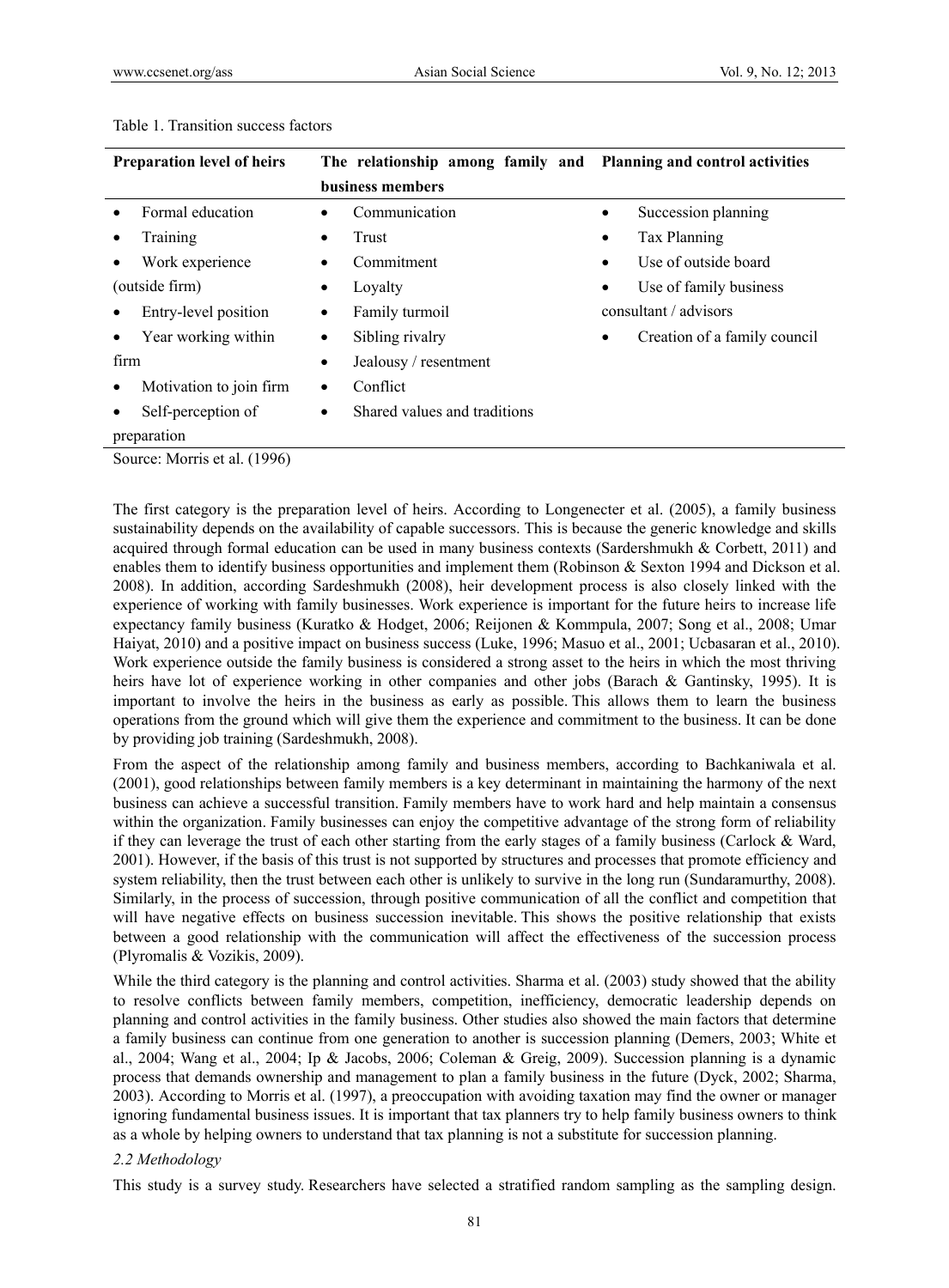Population studies of family businesses small and medium enterprises (SMEs) that have been handed over power management to the successors are 85 people. While this sample consists of 70 family business managers of small and medium enterprises (SMEs) in Kuala Terengganu which has undergone at least one transition. Sample selection is based on the formula and the determination of sample size by Krejcie & Morgan (1970).

The questionnaire consists of seven parts, part A of the demographic traders / entrepreneurs, business demographic information part B, part C of the preparation of heirs, part D of the planning and control activities, part E is the relationship between family and business, part F includes the characteristics of the transition and part G of post- transition business performance. Instrument for the C, D, E and F are adapted based on the findings of the Morris et al (1996) study, while part G an adaption of the Sheetal (2006)questionnaires.

Scale of measurement in this study is comprised of a variety of nominal scale, ordinal and five-point likert. Part A, B, and D, all items are measured using a nominal scale, while the C using the scale of measurement nominal, ordinal and likert five-point. All items in the E measured using five-point likert scale. Part F is to use of measurement five-point likert scale and nominal. While the G using an ordinal scale of measurement. Five-point likert scale used strongly disagree (1), disagree (2), less agree (3), agree (4) and strongly agree (5).

A pilot study shows the value of Cronbach Alpha for the overall dimensions of the relationship between family and business is 0.813, while for the aspect of the smooth transition process is 0.793.

Survey data collected using a questionnaire was analyzed using SPSS program (Statistical Package For Social Science version 18.0). Two types of statistics used in the descriptive statistics and inferential statistics. Data analyzed using the descriptive statistical studies such as frequency and percentage for distribution profile in terms of preparations of heirs, planning and control activities, characteristic of the transition and post-transition performance of the SME family business. Furthermore, descriptive statistics such as mean and standard deviation are used to identify the relationship between family and business as well as the level of smoothness of the transition process of SME family business. Interpretation of mean scores by Nunnally and Bernstein (1994) as in Table 2 are used to determine the level of variables of this study.

| <b>Score Mean</b>      | Level      |
|------------------------|------------|
| 1:00 to 2:00           | Low        |
| $2:01$ to $3:00$       | Medium Low |
| $3:01$ to $4:00$       | Medium     |
| 4:01 to 5:00           | High       |
| $S_{\text{our}}(1004)$ |            |

Table 2. Mean score interpretations

Source: Nunnally and Bernstein (1994)

Inferential statistical analysis was used to test hypotheses and identify the relationships that exist between variables. For the nominal and ordinal scale, data does not have a normal distribution, then the non-parametric tests used. According to Pallant (2007) and Ananda (2009), for data that is not the scattered normal and data is nominal and ordinal scale, then it must be analyzed using a set of non-parametric tests. Among the non-parametric tests used in this study were the Contingency Coefficient and Spearman rho correlation test. While the parametric tests used was Pearson r correlation tests to assess normal and scattered data using five-point likert scale as the scale of measurement data.

## **3. Findings and Discussion**

The results analysis includes profile of succession in terms of preparedness, planning and control activities, the level of the relationship between family and business, profile and level of smoothness of the transition process and the post-transition business performance.

# *3.1 Preparation of Heirs*

Distribution of preparation of heirs profile is shown in Table 3. The study showed that most heirs have secondary school education level or SPM representing the largest percentage of 58.6 percent. Before taking over the family business management, 27.1 per cent heirs experience working with family businesses is less than one year and between one and five years respectively. Most of them involved in the family business began with the initial stage. A total of 45.7 per cent them motivated to participate due to family business obligation, followed by career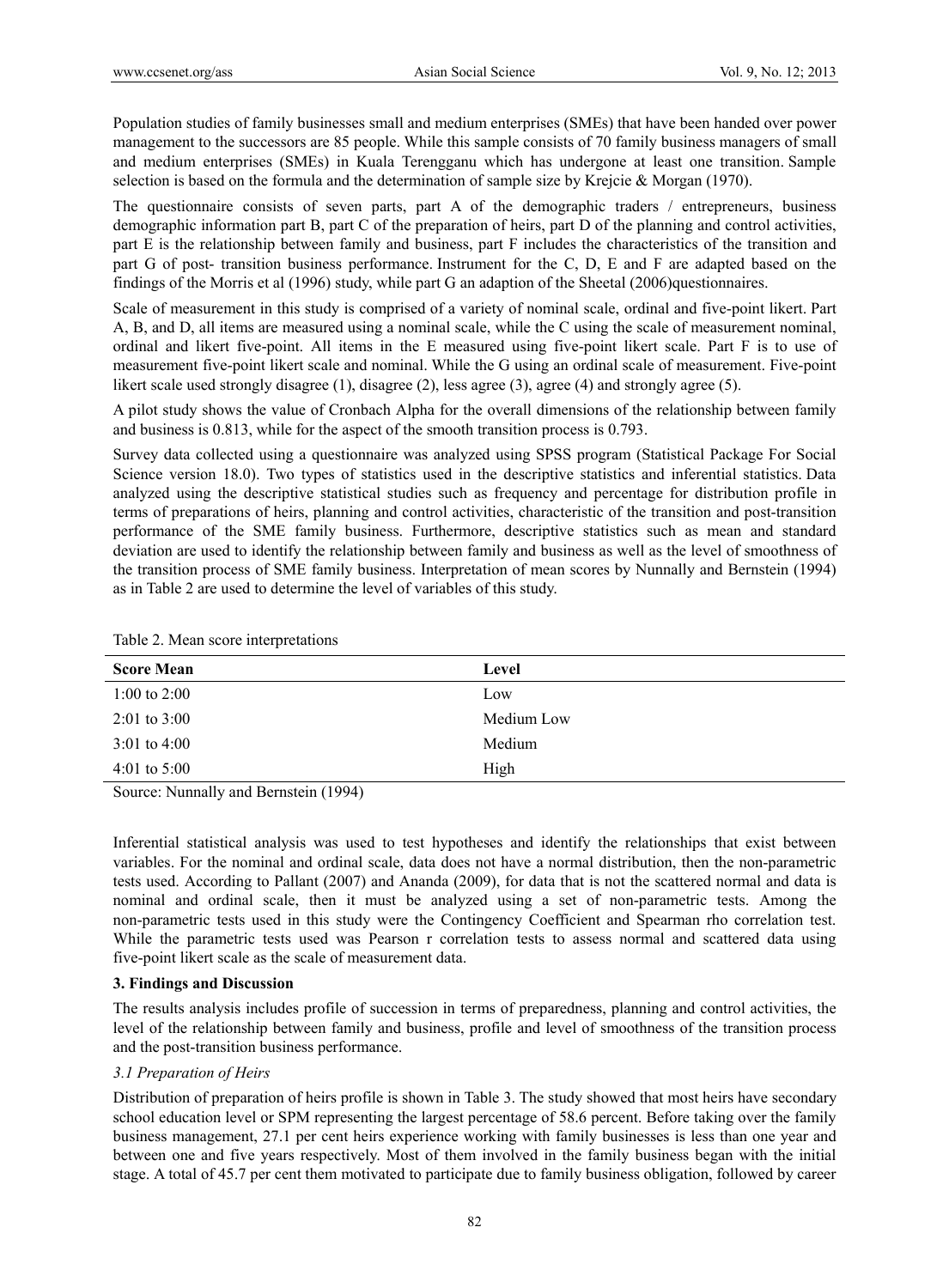opportunities and control. From the dimensions of encouragement from the previous generation, the findings showed 38.6 percent of the previous generation to encourage heirs to engage in the family business. While the dimensions of self-perception of preparation, many of them are at very well-prepared to take over their family business.

| <b>Dimensions of Preparation of Heirs</b> | <b>Information</b>   | Frequency      | Percent |
|-------------------------------------------|----------------------|----------------|---------|
| Formal Education                          | Primary School       | 10             | 14.3    |
|                                           | Secondary Schools    | 41             | 58.6    |
|                                           | Certificate          | 7              | 10.0    |
|                                           | Diploma              | 7              | 10.0    |
|                                           | Degree               | 5              | 7.1     |
| Work experience outside firm              | None                 | 60             | 85.7    |
|                                           | 1-3 years            | $\overline{4}$ | 5.7     |
|                                           | 4-6 years            | $\overline{2}$ | 2.9     |
|                                           | 7-10 years           | $\overline{2}$ | 2.9     |
|                                           | Over 10 years        | $\overline{2}$ | 2.9     |
| Year working within firm                  | Less than 1 year     | 19             | 27.1    |
|                                           | $1-5$ years          | 19             | 27.1    |
|                                           | $6-10$ years         | 13             | 18.6    |
|                                           | $11-15$ years        | 11             | 15.7    |
|                                           | Over 15 years        | 8              | 11.4    |
| Entry-level position                      | Entry level          | 36             | 51.4    |
|                                           | Low Management       | 22             | 31.4    |
|                                           | Middle management    | 10             | 14.3    |
|                                           | Seniors management   | 2              | 2.9     |
| Motivation to join firm                   | Control / experience | 15             | 21.4    |
|                                           | Personal needs       | $\overline{4}$ | 5.7     |
|                                           | Career Opportunity   | 17             | 24.3    |
|                                           | Obligation           | 32             | 45.7    |
|                                           | Satisfaction         | 2              | 2.9     |
| Encourage the older generation            | Strongly discouraged | 1              | 1.4     |
|                                           | Not encouraged       | 1              | 1.4     |
|                                           | Less encouraged      | 5              | 7.1     |
|                                           | Encouraged           | 27             | 38.6    |
|                                           | Strongly encouraged  | 36             | 51.4    |
| Heir self-perceptions of readiness        | Not at all prepared  | 1              | 1.4     |
|                                           | Minimally prepared   | $\overline{c}$ | 2.9     |
|                                           | Moderately prepared  | 5              | 7.1     |
|                                           | Well prepared        | 25             | 35.7    |
|                                           | Very well-prepared   | 37             | 52.9    |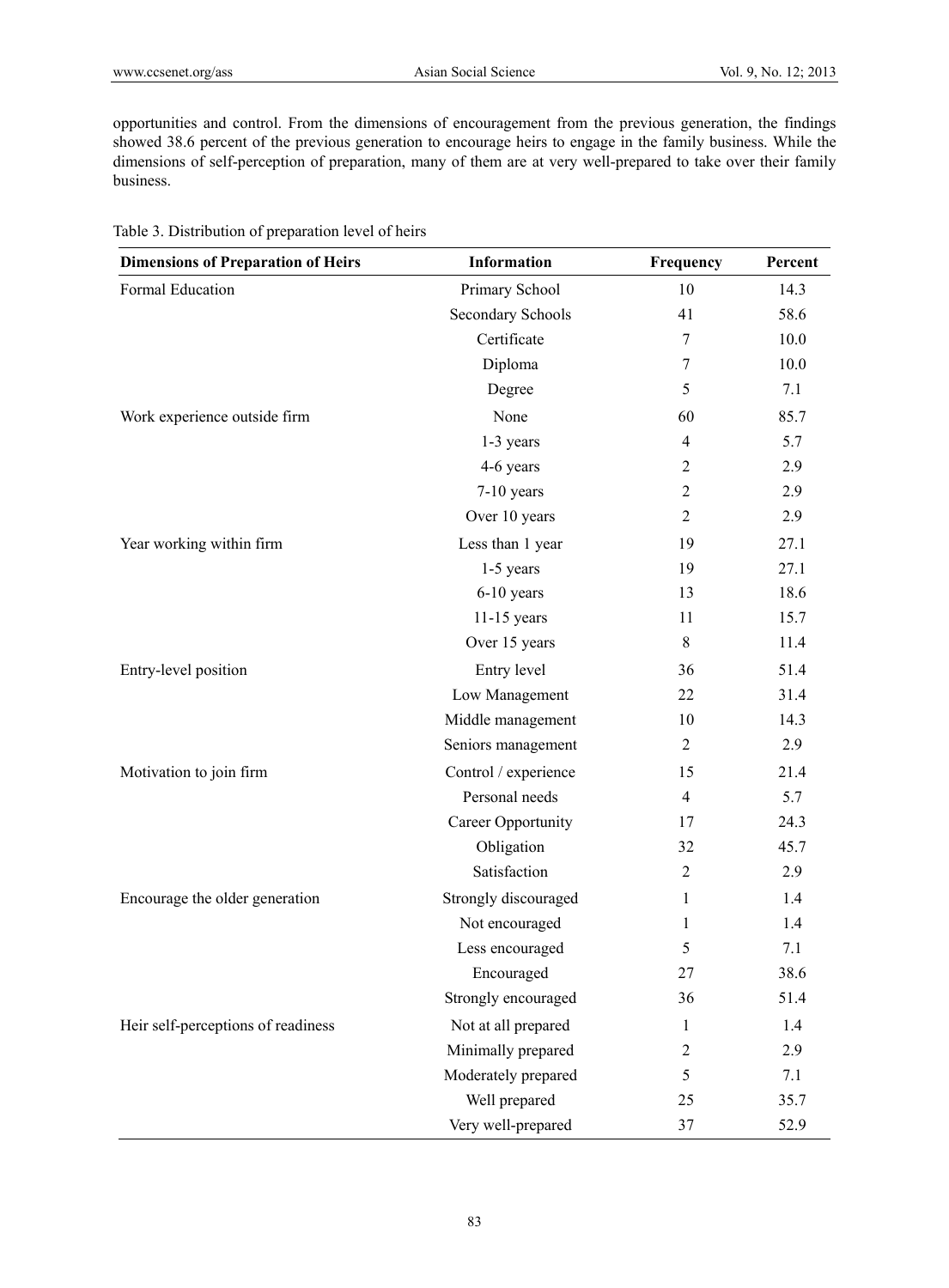## *3.2 Profile of Planning and Control Activities*

The findings shown in the table 4 shows that 37.1 percent of the predecessor is still involved in business management but has handed over power to their heirs. While 31.4 per cent respectively have been taken over entirely by the successors because of the previous generation retired and died. 84.3 percent of family businesses make a formal selection based on the expertise available to their heirs. Overall, the most studied family business succession planning and provide a formal tax representing 80 percent and 52.9 percent respectively. Most of the respondents family business does not involve external board and consultancy services as a mentor outside the family business.

| <b>Dimension of Planning and Control Activities</b> | <b>Information</b> | Frequency        | Percent |
|-----------------------------------------------------|--------------------|------------------|---------|
| Takeover when predecessor                           | Retired            | 22               | 31.4    |
|                                                     | Died               | 22               | 31.4    |
|                                                     | Still involved     | 26               | 37.1    |
| Successor chosen by formal criteria                 | Yes                | 59               | 84.3    |
|                                                     | N <sub>o</sub>     | 11               | 7.15    |
| Successor selection factors                         | Skills             | 49               | 70      |
|                                                     | Personal           | 10               | 14.3    |
|                                                     | Motivation         | 5                | 7.1     |
|                                                     | Conditions         | 6                | 8.6     |
| Formal succession planning                          | Yes                | 56               | 80.0    |
|                                                     | N <sub>o</sub>     | 14               | 20.0    |
| Extent planning alleviated taxes                    | Completely         | $\boldsymbol{7}$ | 10.0    |
|                                                     | Majority           | $\mathfrak{Z}$   | 4.3     |
|                                                     | Fair               | 34               | 48.6    |
|                                                     | N <sub>o</sub>     | 26               | 37.1    |
| Use of outside board                                | Yes                | $\sqrt{2}$       | 2.9     |
|                                                     | N <sub>o</sub>     | 68               | 97.1    |
| Use of consultants/advisors                         | Yes                | $\overline{4}$   | 5.7     |
|                                                     | N <sub>0</sub>     | 66               | 94.3    |

## Table 4. Distribution planning and control activity profile

## *3.3 The Relationship among the Family and Business Members*

Researchers use the description of the mean score on a scale mean score interpretation by Nunnally and Bernstein (1994) as in table 2 to determine the relationship between family and business. Table 5 shows the overall mean score of family relationships and business level is at a high level ( $m = 4:01$ ). In terms of each dimension, the highest mean score is the dimension of commitment and loyalty to the family business ( $m = 4.30$ ), followed by the dimensions of trust between family and business ie 4.20. All three of these dimensions are at the highest level; while other dimensions are at a moderate level. This indicates that the relationship between family and business in this studied are good where there is the level of commitment, loyalty and faith in the family. In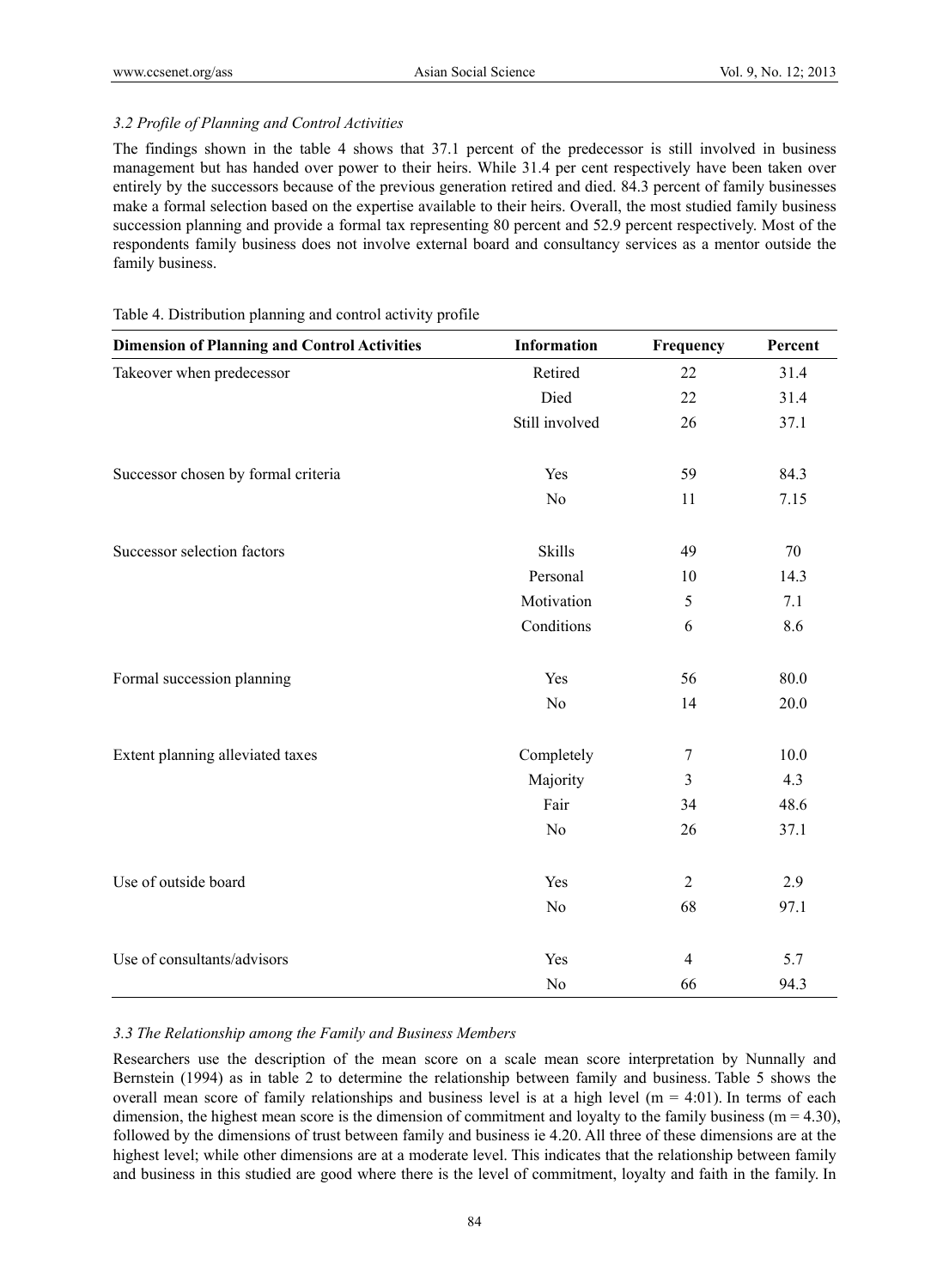addition, it also shows the studied family businesses comprise less disturbances business family, sibling rivalry, jealousy and can handle and control the conflict between family members.

| <b>Family and Business Relationship Dimension</b> | Mean | <b>SD</b> | Interpretation |
|---------------------------------------------------|------|-----------|----------------|
| Communication                                     | 3.87 | 0.36      | Medium         |
| Trust                                             | 4:20 | 0.43      | High           |
| Commitment                                        | 4:30 | 0.44      | High           |
| Loyalty                                           | 4:30 | 0.42      | High           |
| Family turmoil                                    | 3.98 | 0.64      | Medium         |
| Sibling rivalry                                   | 3.76 | 0.63      | Medium         |
| Jealous                                           | 3.91 | 0.62      | Medium         |
| Conflict                                          | 3.71 | 0.64      | Medium         |
| Sharing Values and Tradition                      | 3.78 | 0.52      | Medium         |
| The overall mean                                  | 4:01 |           | High           |

## Table 5. Level of family and business relationships

## *3.4 The Characteristics of the Transition*

Table 6 shows the distribution of the transition characteristics. Most of the predecessor ready to give up power as promised which revealed that 82.9 per cent ready to pass their power to a new successor. In the process related to the transfer of power, 90 percent of family businesses do not involve a lawsuit against a family member. In terms of the transition period, after being appointed a successor, most of them will take between 7 to 10 years to fully takeover of the family business and mostly power moves by default.

Table 6. Distribution profile of characteristics family business transition

| <b>Characteristics of Transition Dimension</b>               | <b>Information</b> | Frequency | Percent |
|--------------------------------------------------------------|--------------------|-----------|---------|
| Predecessor relinquish control when promise                  | Yes                | 58        | 82.9    |
|                                                              | N <sub>0</sub>     | 12        | 1.17    |
| Lawsuit related to the transfer of power                     | Yes                | 7         | 10      |
|                                                              | N <sub>0</sub>     | 63        | 90      |
| Year passed from being designated as heir to actual takeover | Less than 1 year   | 11        | 15.7    |
|                                                              | 1-3 years          | 12        | 17.1    |
|                                                              | 4-6 years          | 9         | 12.9    |
|                                                              | $70-10$ years      | 22        | 31.4    |
|                                                              | Over 10 years      | 16        | 22.9    |
| Assumption of control involved                               | Major struggle     | 1         | 1.4     |
|                                                              | Minor struggle     | 6         | 8.6     |
|                                                              | By default         | 60        | 85.7    |

Overall, the mean level of smoothness scores are a family business at a medium level ( $m = 3.67$ ) as shown in Table 7. The highest mean score is in terms of the transition goes smoothly and coordination ( $m = 4:03$ ), which is at a high level. While other aspects are at a medium level. This indicates that the family business succession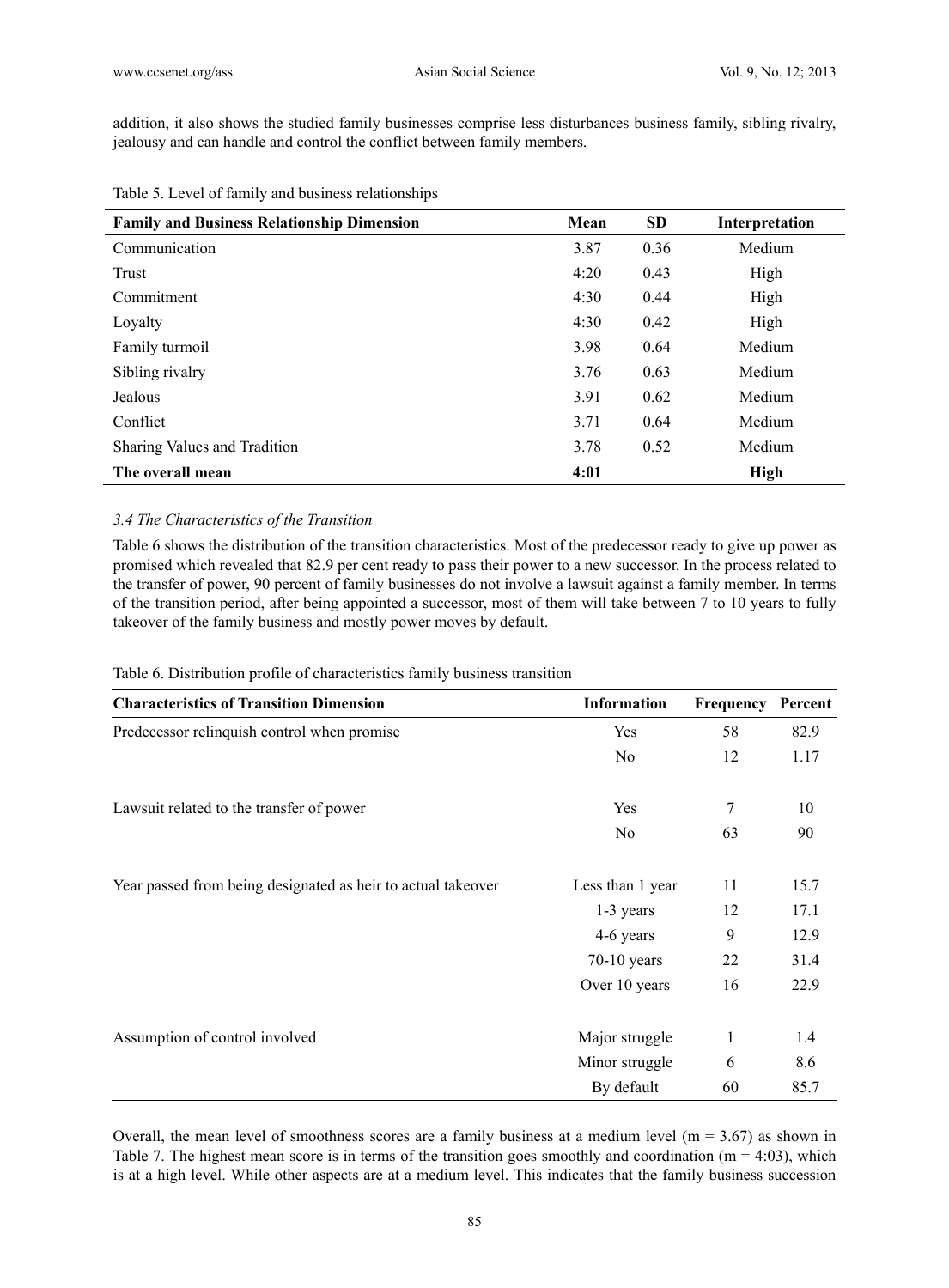transition process of SMEs in Kuala Terengganu is a smooth and well co-ordinated.

| The smooth transition dimension | Min  | <b>SD</b> | Interpretation |
|---------------------------------|------|-----------|----------------|
| Comfortable                     | 3.81 | 0.73      | Medium         |
| Smooth                          | 4:03 | 0.54      | High           |
| Difficult                       | 2.89 | 1.05      | Medium Low     |
| Frustrating                     | 3.91 | 0.68      | Medium         |
| Complicated                     | 3:03 | 0.95      | Medium         |
| Antagonistic                    | 3.73 | 0.76      | Medium         |
| Well co-ordinate                | 4:03 | 0.38      | High           |
| Enjoyable                       | 3.94 | 0.63      | Medium         |
| The overall mean                | 3.67 | 0.48      | <b>Medium</b>  |

| Table 7. Level of smoothness of family business transition |  |  |  |
|------------------------------------------------------------|--|--|--|
|------------------------------------------------------------|--|--|--|

## *3.5 Post-Transition Business Performance*

Post-transition family business performance is discussed based on the four dimensions of sales growth, profit growth, employee growth and asset growth. The growth rate for each dimension of business performance is a approximate for five years from 2005 to 2010. Overall, these findings indicate the dimensions of the highest percentages of sales growth, profits and assets are at levels of between 21 to 40 percent; while the highest percentage growth in employees is the dimension between one and 20 per cent. This family business performance of SMEs in Kuala Terengganu is at a good level of business performance. This finding supports the findings of the study of Shankar (2010) which showed more than 50 percent of SMEs in the 77 surveyed had a good level of business performance in the average sales growth of six percent to ten percent within five years. The study also coincided with the First Quarter Survey Report for 2011 on SMEs that have 76 percent of respondents said improved business performance in the third quarter 2010 in terms of sales and profit margin (SME Corp. Malaysia, 2011).

*Ho1: There is no significant relationship between the succession of family businesses SMEs with smooth transition process.* 

*Ho1a: There is no significant relationship of preparation of heirs (formal education dimension, entry-level position, work experience outside, working within family businesses, motivation to join the family business, encourage from predecessor and self-perception of preparation) with the smooth transition process.* 

As the aspect of the preparation of heirs use the measurement scale of nominal and ordinal scale, the researchers used non-parametric statistical tests that test Contingency coefficient (c) and Spearman rho correlation test  $(r<sub>s</sub>)$  to test the relationship between the preparation of heirs with a smooth transition. Overall, the findings of statistical analysis as shown in table 8 shows the dimensions of the seven dimension, the entry-level position only the dimensions that have a significant relationship with the smoothness of the transition process. While the other dimensions does not have significant influence on the smoothness of the transition process of the family business. This means that the heirs, which began with positions at the beginning or early stages will affect the smoothness of the transition process of the family business in which the lower the position held by the heir when the starting job, then the transition will be more easily and smoothly.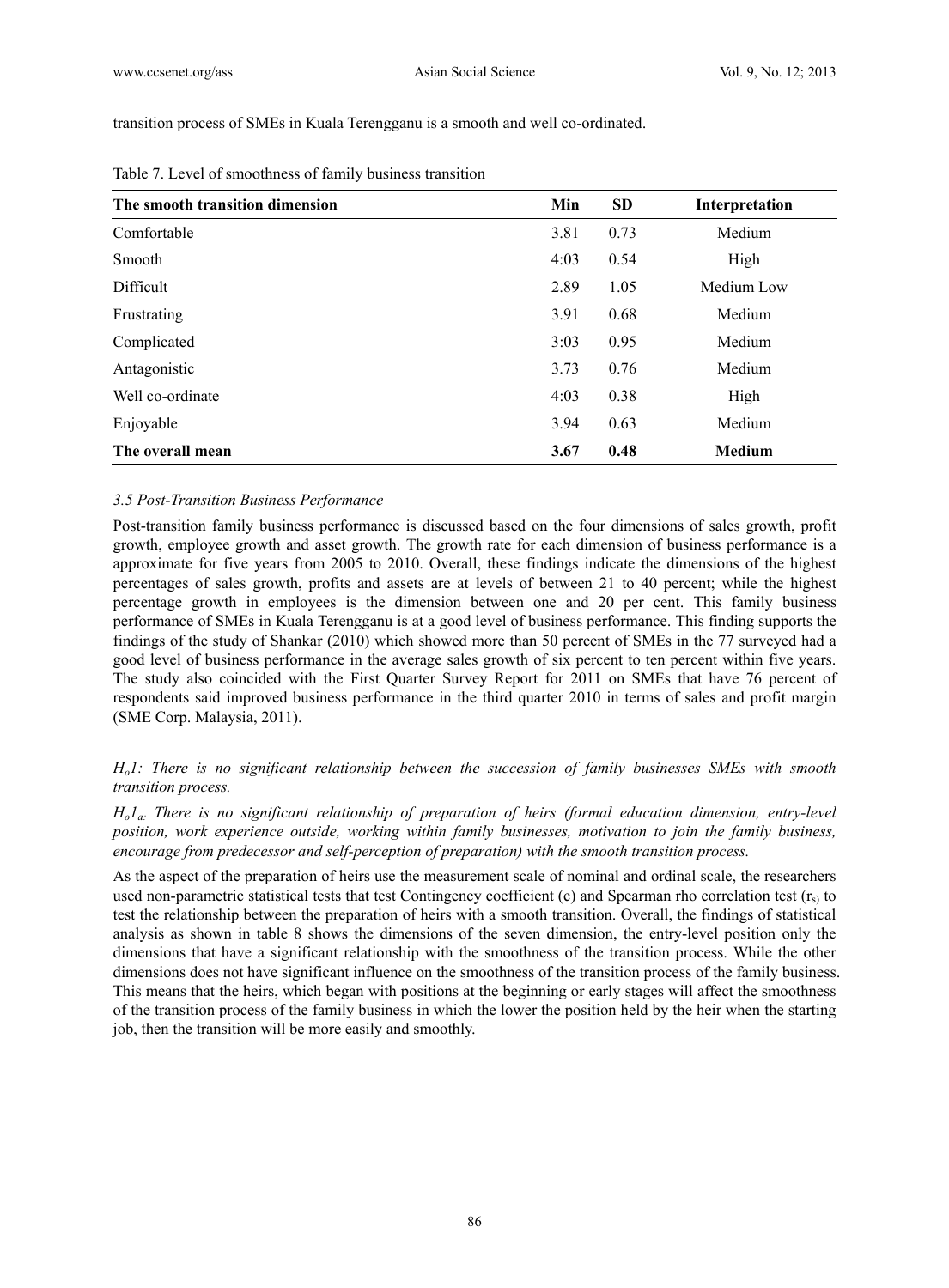Table 8. Analysis of the correlation test of preparation of heirs with the smooth transition

| <b>Preparation of Heir Dimensions</b>                             |
|-------------------------------------------------------------------|
| Formal Education                                                  |
| Entry-level position                                              |
| Work experience outside the family business                       |
| Year working within family businesses                             |
| Motivation to joint the family business                           |
| Encourage by predecessor                                          |
| Self-perceptions of preparation                                   |
| $A \cap T$ $A \cap T$ $A \cap T$ $A \cap T$ $A \cap T$ $A \cap T$ |

\* Significant at level  $p$  <0.05 (two-tailed)

This finding is contrary to the study of Morris et al. (1996) which shows the dimensions of experience working with family businesses and self-perception of the preparation have a positive effect on the smooth transition. Similarly, the findings Noor Afza (2010) who found the experience of belonging to the heirs gave the advantage to improve the performance of family businesses. While the study of Noraini & Ahmad Najmi (2009) found preparation of heirs have low significant influence on the performance of family business.

Contradictory findings may be due to the size and type of family business respondents is different from other studies. Most of these samples consist of small family businesses, the smoothness of the transition process may not be influenced by the preparation of heirs in terms of formal education, experience and self-perception of preparation, compared with samples from other studies (Noor Afza 2010; Noraini & Ahmad Najmi 2009) involving a large business which is listed company. For larger businesses, the transition may be more complex, requiring a longer period of time and consideration of the preparation of the heir is important in determining the smoothness of the transition process.

## *Ho1b: There is no significant relationship between family relationships and significant business with a smooth transition.*

Researchers using Pearson *r* correlation test to test the relationship between family and business relationships with smooth transition process. Table 9 shows the Pearson *r* correlation tests between family and business relationships with smooth transition process, the results of the analysis found that the value  $r=0.342$ ,  $p=0004$ . While the correlation of both variables are significant at the level of significance  $p \le 0.05$ . Thus the findings indicate null hypothesis  $(H_0, 7)$  is rejected, it means that there is a positive and significant relationship between family relationships and business with a smooth transition process.

Table 9. Analysis of pearson *r* correlation test for the relationship between family and business with the smooth transition process

|                                                  |       | Significant |
|--------------------------------------------------|-------|-------------|
| The relationship between the Family and Business | 0.342 | $0004$ **   |

\* Significant at level p <0.01 (two-tailed)

These findings support the study of Morris et al. (1996) that showed significant relationship between family and business relationships with smooth transition. In addition, other studies also found that family and business relationship dimensions have a positive significant relationship with the profit margins for small-scale businesses (Wang et al. 2004) and the performance of family businesses (Noraini & Ahmad Najmi 2009).

*H<sub>o</sub>l<sub>c</sub>: There is no significant relationship between planning and control activities (dimensions of succession and tax planning ) with a smooth transition process.* 

Researchers use the Contingency Coefficient Test to test the relationship between the dimensions of succession and tax planning with a smooth transition process. Contingency coefficient test analysis results shown in table 10 found relationship between the dimensions of succession planning (c (70) = 0479, df = 16, p > 0.05) and the dimensions of tax planning (c (70) = 0501, df = 32, p> 0.05) significantly with the smooth transition. Thus the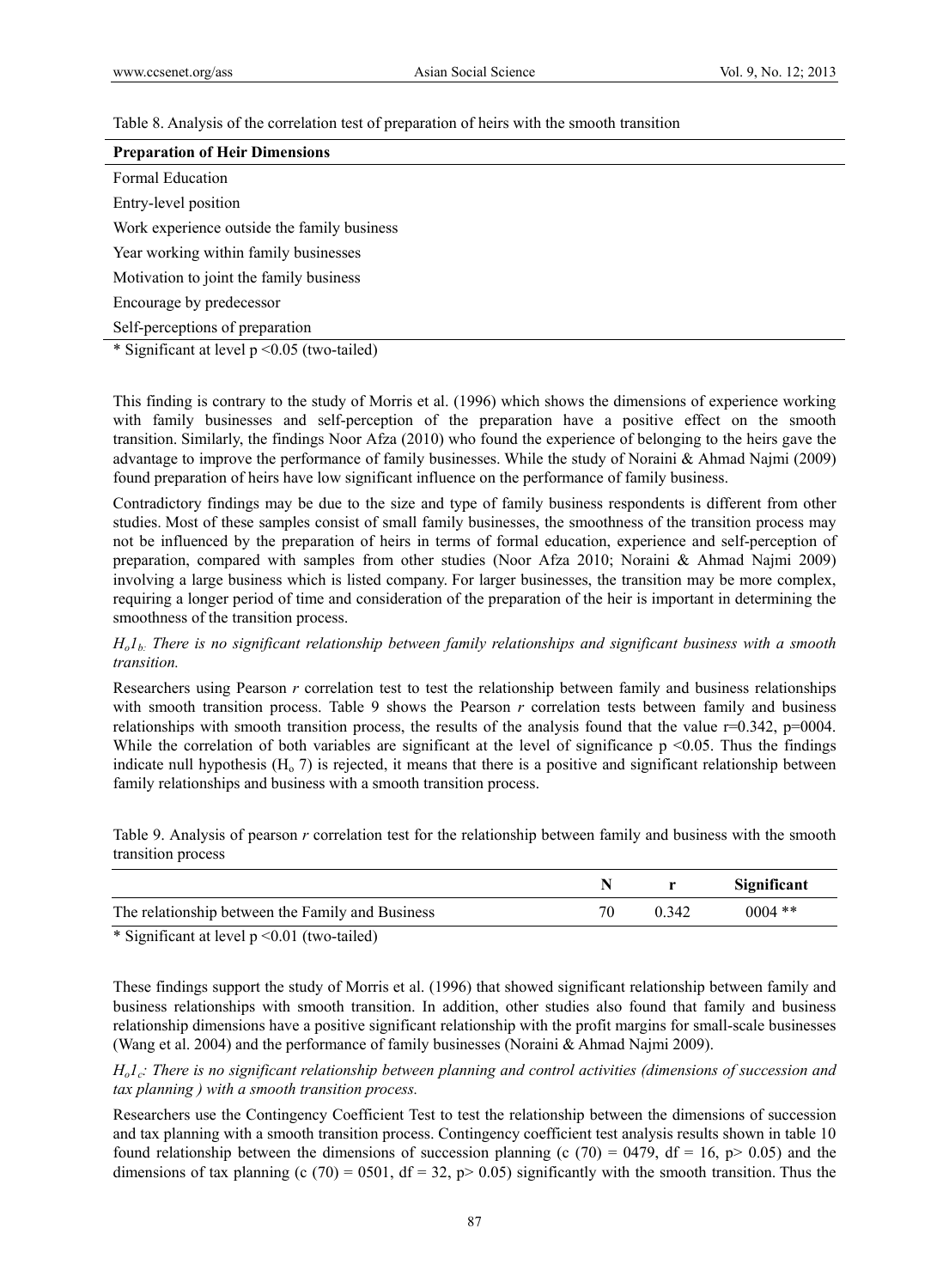findings indicate null hypothesis  $(H_0 1_c)$  is received, that there is no significant relationship between the dimensions of succession and tax planning with a smooth transition.

Table 10. Analysis of contingency coefficient test for succession and tax planning dimensions with the smoothness of transition process

| <b>Activity Planning and Control dimensions</b> |     | df |       | Significant |
|-------------------------------------------------|-----|----|-------|-------------|
| <b>Succession Planning</b>                      | 70. | 16 | 0.479 | 0.184       |
| Tax Planning                                    | 70  | 32 | 0.501 | 0.863       |

This finding shows that although most of the SME family business in Kuala Terengganu provides a formal plan, but it does not have a relationship with a smooth transition in the family business. This finding supports the findings of Morris et al. (1996 & 1997) who found no relationship between the formal planning processes with a smooth transition. On the other hand, family businesses do not provide a formal planning a significant impact on the smoothness of the transition process.

In addition, the findings of the study Noraini & Ahmad Najmi (2009) show the planning and control has no significant influence on business performance, although most businesses implement the form of a formal succession planning. Similarly, the study of Wang et al. (2004) found that succession planning does not have a significant relationship with smaller profit margins. But the study Phan et al. (2005) and Sreih et al. (2008) found that succession planning a significant impact on business performance. Similarly, the study found that planning and control activities have a positive significant relationship with the business life.

*Ho2: There is no significant relationship between the smoothness of the transition process with post-transition business performance(the dimensions of the profit growth).* 

Researchers using the Spearman rho correlation test to test the relationship between the smoothness of the transition process with the dimensions of profit growth. Table 11 shows there is no relationship between the smoothness of the transition  $(r_s = 0182, p > 0.05)$  significantly with growth in profits. These findings thus receive null hypothesis  $(H<sub>o</sub>2)$ .

Table 11. Spearman rho correlation test analysis for smooth transition process with profit growth dimension

|                   | $\ddot{\phantom{1}}$ | . .  | Significant  |
|-------------------|----------------------|------|--------------|
| Smooth transition | U                    | 0182 | 01<br>$\sim$ |

This means there is no significant relationship between the smoothness of the transition process with the profit growth dimension. Although family business has a smooth transition process, it has no impact on post-transition business performance. The findings are consistent with the study Morris et al. (1996) who found a smooth transition process does not necessarily give better results to post-transition business performance. Overall these findings support the conceptual framework of Morris et al. (1997).

## **4. Summary**

The management of family businesses play an important role in determining the success of the succession process. The smooth succession process requires development aspects of the preparation of heirs, the relationship between family and business as well as informal planning. This is because the findings indicate the higher level of communication between families and businesses in which family members and businesses have the confidence, commitment, loyalty is high, the lack of conflict and sibling rivalry, family business transition process will be smoother. In addition, the transition will be smoother if the planning is done informally. For the preparation of heirs' aspect, successors, which began with the position in the early stages of the transition process will be smoothness. But the smoother transition the family business is not necessarily result in better post-transition business performance. The study also hopes to promote awareness among family business owners on the importance of succession processes are managed effectively and systematically. In addition, the government and related agencies have to play a role in the family business of SMEs by providing programs, seminars or workshops dedicated especially to the heirs of family business SMEs to expand the family business into a global and sustaining a business to the next generation.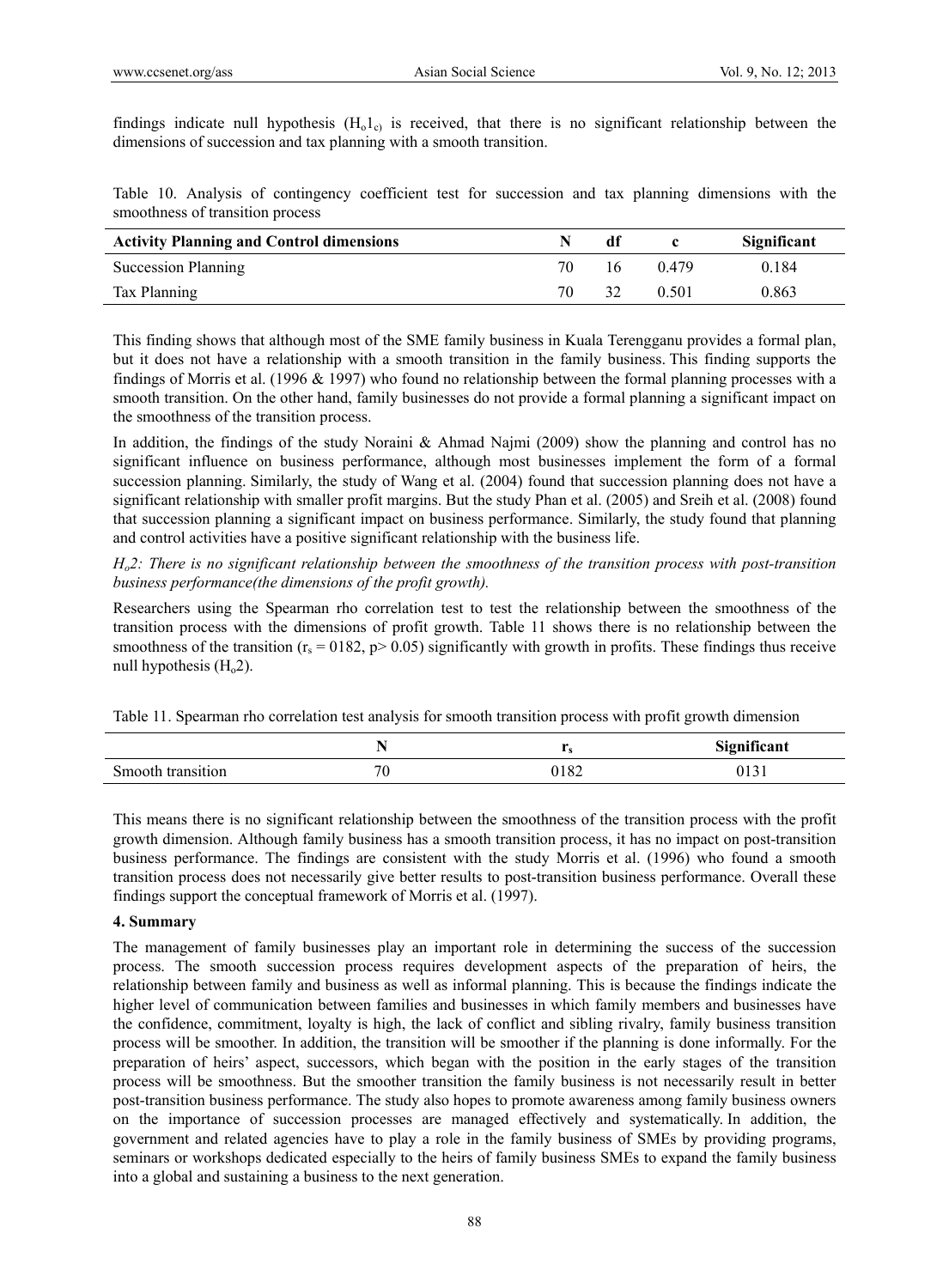#### **References**

- Abdul Rahman, R. (2006). *Effective corporate governance*. Ed ke-1. Shah Alam: University Publication Centre (UPENA).
- Abdullah, M. A., Hamid, Z. A., & Hashim, J. (2011). Family-owned business: towards a model of succession planning in Malaysia. *International Review of Business Research Paper, 7*(1), 251-264.
- Amran, N. A. (2011a). The effect of owner's gender and age to firm performance: A review on Malaysian public listed family businesses*. Journal of Global Business and Economics,* 2(1), 1-13.
- Amran, N. A. (2011b). Who influence family company performance: founder of successor? Proceeding of the 2nd International Conference on Business and Economic Research, 1352-1361.
- Amran, N. A., & Ahmad, A. C. (2009). Family business, board dynamics and firm value: evidence from Malaysia. *Journal of Financial Reporting & Accounting, 7*(1), 53-74. http://dx.doi.org/10.1108/19852510980000641
- Bachkaniwala, D., Wright, M., & Ram, M. (2001). Succession in South Asian family businesses in the UK. *International Small Business Journal, 19*(4), 15-27. http://dx.doi.org/10.1177/0266242601194001
- Barach, J. A., & Gantisky, J. B. (1995). Successful succession in family business. *Family Business Review, 8*(2), 131-155. http://dx.doi.org/10.1111/j.1741-6248.1995.00131.x
- Bocatto, E. (2005). Family owned business (FOB) succession: The influence of pre-performance in the nomination of family and non-family members evidence from Spanish firms. *Journal of Small Business Management, 48*(4), 497-523. http://dx.doi.org/10.1111/j.1540-627X.2010.00306.x
- Brenes, E. R., Madrigal, K., & Requena, B. (2011). Corporate governance and family business performance. *Journal of Business Research, 64*, 280-285. http://dx.doi.org/10.1016/j.jbusres.2009.11.013
- Carlock, R. S. (2010). *When family businesses are best.* Palgrave: MacMillan. http://dx.doi.org/10.1057/9780230294516
- Carlock, R. S., & Ward, J. L. (2001). *Strategic planning for the family business*. New York: Palgrave Macmillan.
- Carlock, R. S., & Ward, J. L. (2005). *Assuring a healthy business: family business key issues.* New York: Plagrave Macmillan. http://dx.doi.org/10.1057/9780230508750
- Chua, J. H., Chrisman, J. J., & Sharma, P. (2003). Succession and non succession concerns of family firms and agency relationship with nonfamily managers. *Family Business Review, 16,* 89. http://dx.doi.org/10.1111/j.1741-6248.2003.00089.x
- Chua, J. H., Chrisman, J. J., & Steier, L. P. (2003). Extending the theoretical horizons of family business research. *Entrepreneurship Theory and Practice, 27*(4), 331-338. http://dx.doi.org/10.1111/1540-8520.00012
- Claessens, S., Djankov, S., & Lang, L. H. P. (2000). The separation of ownership and control in East Asian corporation. *Journal of Finance and Economic, 58*, 81-112. http://dx.doi.org/10.1016/S0304-405X(00)00067-2
- Coleman, & Greig. (2009). *Family business succession planning: a plain English guide to. business, family & property law.* New South Wales: Solicitos and Notaries.
- Davis, P. S., & Harveston, P. D. (2001). The phenomenon of substantive conflict in the family firm: A cross-generational study. *Journal of Small Business Management, 39*(1), 14-30. http://dx.doi.org/10.1111/0447-2778.00003
- Demers, J. (2003). Succession planning in SMEs: studies confirm that the future of family-owned business is at risk. CMA Management December/January 2003: 12-13.
- Deraman, N., Mohamad, A., Bakar, H., Hashim, N., & Keat, O. Y. (2010). *Keusahawanan teori dan praktis.* Ed. Ke-2. Kuala Lumpur: Mc Graw Hill.
- Dickson, P. H., Solomon, G. T., & Weaver, K. M. (2008). Entrepreneurial selection and success: does education matter? *Journal of Small Business and Enterprise Development, 15*(2), 239. http://dx.doi.org/10.1108/14626000810871655
- Dyck, B., Mauws, M., Starke, F. A., & Mischke, G. A. (2002). Passing the baton: the importance of sequence, timing, technique, and communication in executive succession. *Journal of Business Venturing, 17*, 143-162. http://dx.doi.org/10.1016/S0883-9026(00)00056-2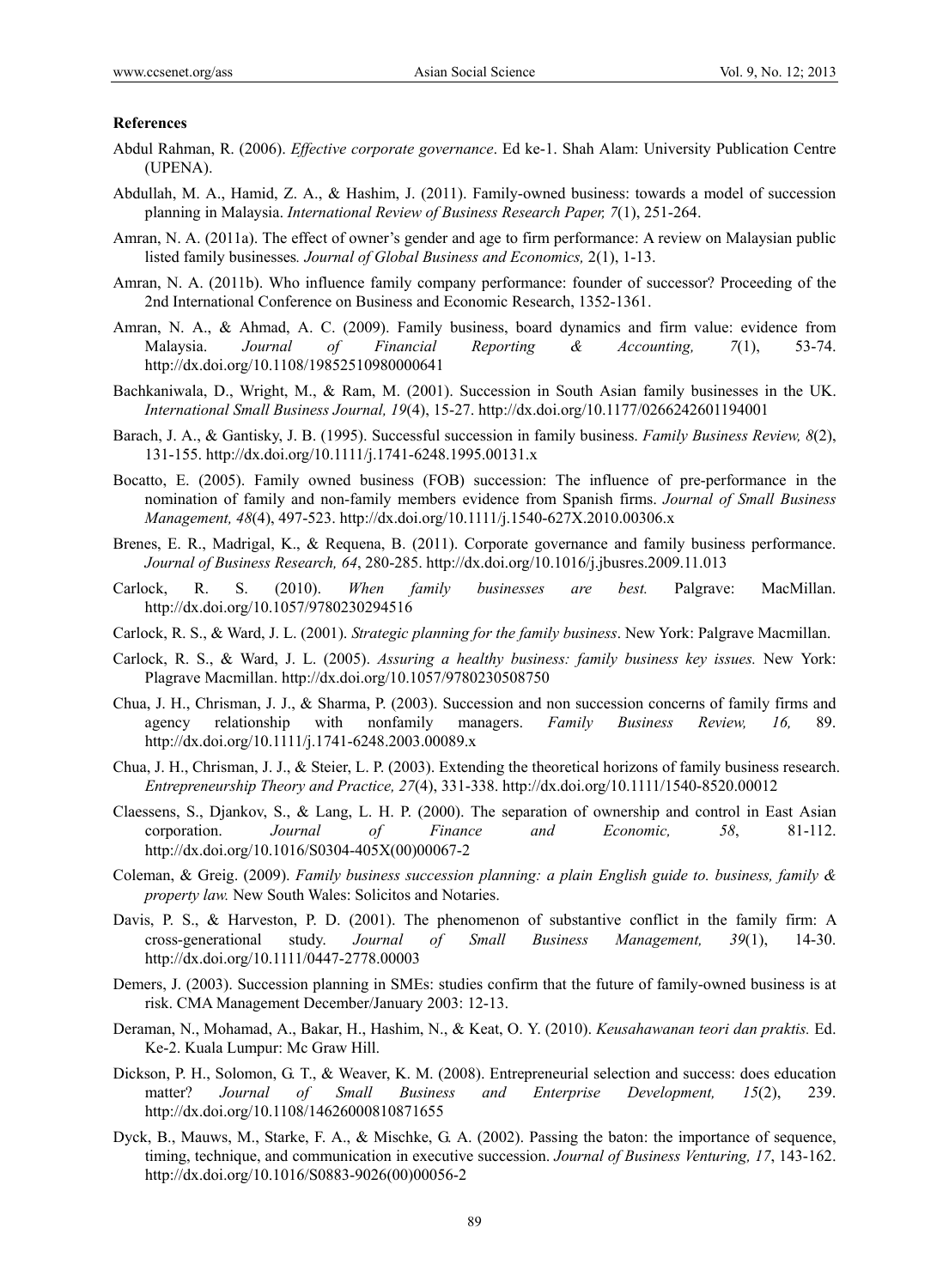- Gomez, E. T. (2005). Inter-ethnic relations, business and identity: the Chinese in Britain and Malaysia. United Nations Research Institute for Social Development. Identities, Conflict and Cohesion Programme September.
- Handler, W. C. (1990). Succession in family firms; a mutual role adjustment between entrepreneur and next-generation family members. *Entrepreneurship Theory and Practices, 15*, 37-51.
- Handler, W. C. (1994). Succession in family business: a review of the research. *Family Business Review, 7*(2), 133-157. http://dx.doi.org/10.1111/j.1741-6248.1994.00133.x
- Ibrahim, A. B., Soufani, K., & Lam, J. (2001). A study of succession in a family firm. *Family Business Review*, *14*(3), 245-258. http://dx.doi.org/10.1111/j.1741-6248.2001.00245.x
- Ip, B., & Jacobs, G. (2006). Business succession planning: a review of the evidence. *Journal of Small Business Development, 13*(3), 326-350. http://dx.doi.org/10.1108/14626000610680235
- Ismail, N., & Mahfodz, A. N. (2009). Succession planning in family firms and its implication on business performance. *Journal of Asia Entrepreneurship and Sustainability, 5*(3).
- Jasani, N. K. (2002). Malaysia's family businesses: The Family & The Business International Survey Report. Shamsir Jasani Grant Thorton & Malaysian Institute of Management.
- Kohar, U. H. A. (2010). Factor Influencing the sustainability of Malaysian Bumiputera New Technology-Based Small Firms.
- Krejcie, R. V., & Morgan, D. M. (1970). Dlm Chua Yan Piaw. 2006. *Kaedah dan statistik penyelidikan: kaedah penyelidikan*. Buku 1 hlm 186. Kuala Lumpur: McGraw Hill.
- Kuratko, D. F., & Hodgetts, R. M. (2006). *Entrepreneurship theory, process and practice.* South-Western: Thomson Learning.
- Lam, J. (2009). Succession process in a large Canadian family business: a longitudinal case study of the Molson family business: 1786-2007. Tesis PhD. Concordia University Montreal, Quebec, Canada.
- Le Breton-Miller, I., Miller, D., & Steier, L. P. (2004). Toward an integrative model of effective FOB succession. *Entrepreneurship Theory and Practice, 28*, 305-328. http://dx.doi.org/10.1111/j.1540-6520.2004.00047.x
- Longenecter, J. G., Moore, C. W., & Petty, J. W. (2005). *Small business management: an entrepreneurial emphasis.* Ed. Ke12. South-Western: Thomson Learning.
- Luk, S. T. K. (1996). Success in Hong Kong: factors self-reported by successful small business owners. *Journal of Small Business Management, 34*(3), 68-74.
- Mahenthran, H. (2010). Financial management knowledge among Malay family-owned business (MFOBS) entrepreneurs. The First International Development Cenference of Syria 2010, 1-50.
- Masuo, D., Fong, G., Yanagida, J., & Cabal, C. (2001). Factors associated with business and family success: a comparison of single manager and dual manager family business households. *Journal of Family Economic, 22*, 55-73. http://dx.doi.org/10.1023/A:1009492604067
- McCann, J. E. III., Leon-Guerrero, A. Y., & Haley, J. D. J. (2001). Strategic goals and practices of innovative family business. *Journal of Small Business Management, 39*(1), 50-59. http://dx.doi.org/10.1111/0447-2778.00005
- McConaughy, D. L. (2000). Family CEOs vs. nonfamily CEOs in the family-controlled firm: An examination of the level and sensitivity of pay to performance. *Family Business Review,* 13(2), 121-131. http://dx.doi.org/10.1111/j.1741-6248.2000.00121.x
- Morris, H. M., Williams, R. O., Allen, J. A., & Avila, R. A. (1997). Correlates of success in family business transitions. *Journal of Business Venturing, 12*, 385-401. http://dx.doi.org/10.1016/S0883-9026(97)00010-4
- Morris, H. M., Williams, R., & Nel, D. (1996). Factors influencing family business succession. International *Journal of Entrepreneurial Behaviour & Research, 2*(3), 68-81. http://dx.doi.org/10.1108/13552559610153261
- Ngui, C. Y. K. (2002). Asian Family Businesses: From Riches to Rags? *Malaysian Business, 2*, 27.
- Nunnally, J., & Bernstein. (1994). *Psychometrictheory.* Ed. Ke-3. New York: McGraw Hill.
- Palaniappan, A. K. (2009). *Research and SPSS (PASW).* Petaling Jaya: Prentice Hall.
- Pallant, J. (2007). *SPSS survival manual: A step by guide to data analysis using SPSS third edition.* New South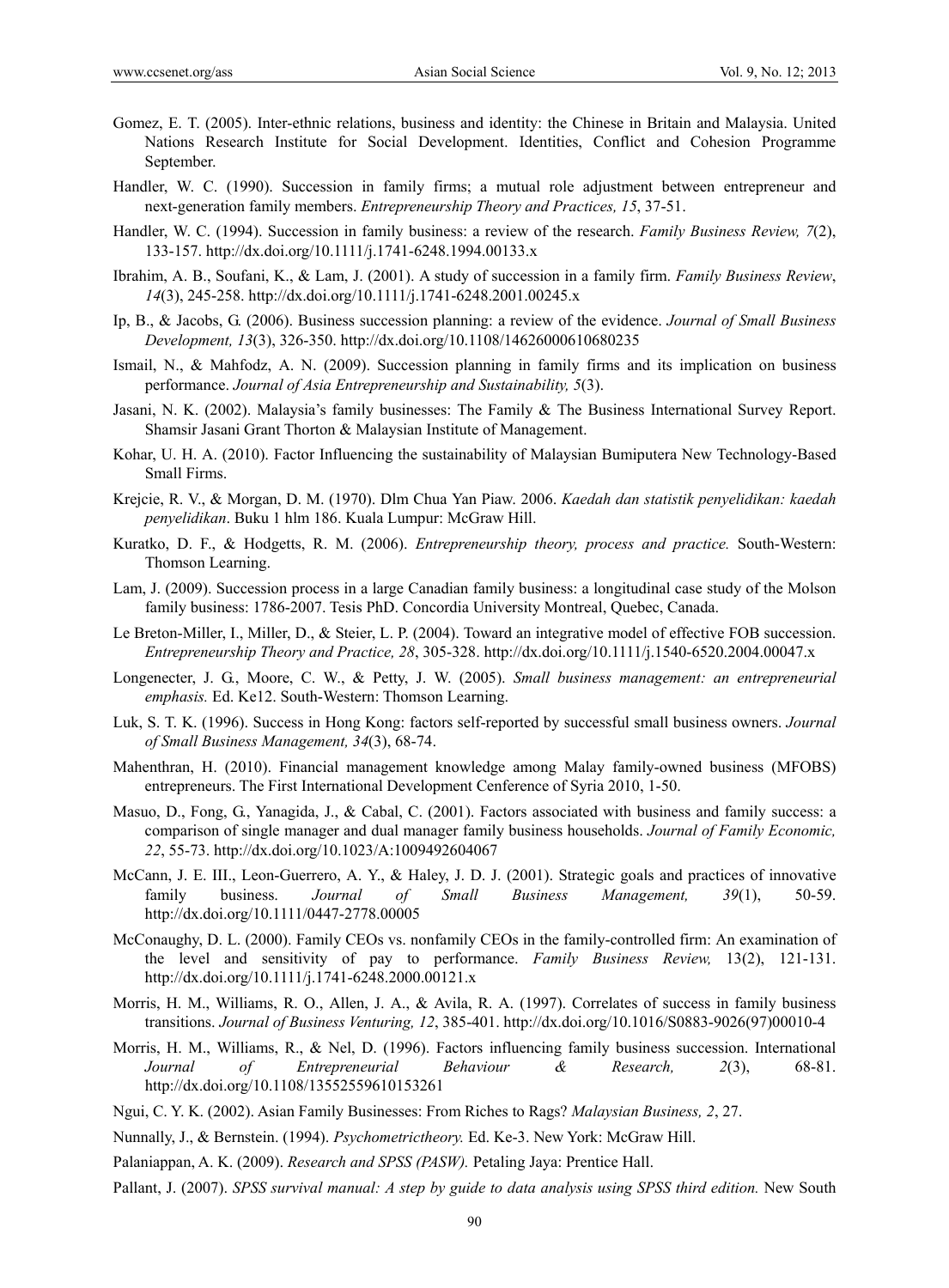West: Allen & Unwin.

- Parrish, S. (2009, May). Successfully transferring the family business: a new methodology. *Journal of Financial Service Professionals,* 47-55.
- Phan, P. H., Butler. J. E., & Lee. S. H. (2005). Corporate Governance and management succession in family business. First Haniel Foundation Entrepreneuship and Management Conference, Berlin, Germany.
- Picard, D. (2004). Business transition: a literature review. *Canadian Federation of Independent Business.*
- Poza, E. J, (2004). *Family business.* Mason. Oh: Thompson.
- Pyromalis, V. D., & Vozikis, G. S. (2009). Mapping the successful succession process in family firms: evidence from Greece. *International Entrepneurship Management Journal, 5*, 439-460. http://dx.doi.org/10.1007/s11365-009-0118-3
- Pyromalis, V. D., Vozikis, G. S., Kalkanteras, T. A., Rogdaki, M. E., & Sigalas, G. P. (2006). An integrated framework for testing the success of the family business succession process according to gender specificity. In P. Z. Poutziouris, K. X. Smyrnios, & S. B. Klein (Eds.), *Handbook of research on family business* (pp. 422-442). Northampton: Edward Elgar.
- Reijonen, H., & Kommpula, R. (2007). Perception of success and its effect on small firm performance. *Journal of Small Business and Enterprise Development, 14*(4), 689-701. http://dx.doi.org/10.1108/14626000710832776
- Robinson, P. B., & Sexton, E. A. (1994). The effect of education and experience on self-employment success. *Journal of Business Venturing, 9*(5), 141-156. http://dx.doi.org/10.1016/0883-9026(94)90006-X
- Sardeshmukh, S. R. (2008). Successor development in family firms. Tesis Sarjana, Rensselaer Polytechnic Institute. Troy, New York.
- Sareshmukh, S. R., & Corbett, A. C. (2011). The duality of internal and external development of successors: opportunity recognition in family firms. *Family Business Review, 24*, 111-125. http://dx.doi.org/10.1177/0894486510391783
- Schulze, W. S., Lubatkin, M. H., & Dino, R. N. (2003). Exploring the agency consequences of ownership dispersion among inside directors at family firms. *Academy of Management Journal, 46*, 179-194. http://dx.doi.org/10.2307/30040613
- Shah, S. (2006). *Critical success factors for Indian family owned business in Kenya.* Integrative Business Research Project Master, University Of Pretoria.
- Sharma, P., Chrisman, J. J., & Chua, J. H. (2003). Predictors of satisfaction with the succession process in family firms. *Journal of Business Venturing, 18*, 667-687. http://dx.doi.org/10.1016/S0883-9026(03)00015-6
- Sharma, P., Chrisman, J. J., Pablo, A. L., & Chua, J. H. (2001). Determinants of initial satisfaction with the succession process in family firms: a conceptual model. *Entrepreneurship Theory and Practice, 25*(3), 17-35.
- Shung, Y. K. (2006). *Factors influencing family business succession among family-owned small business firms in Kota Kinabalu,* Sabah. Kertas Projek Sarjana, Open University Malaysia (OUM).
- Sigalas, C. R., Chondrakis, G., Zaharopoulos, A., & Vozikis, G. S. (2008). Performance lags and gaps during family business succession: The dual inefficiency of succession discontinuity and lower intial postsuccession performance. In P. H. Phan, & J. H. Butler (Eds.), *Theoretical developments and future research in family business* (pp. 231-260). North Carolina: Information Age Publishing, Inc.
- SME Corporation Malaysia. (2011). *Laporan Kaji Selidik Suku pertama tahun 2011.* Retrieved from http://www.smecorp.gov.my
- Smyrnios, K. X., & Dana, L. (2006). The MGI Australian family and private business survey 2006.
- Song, M., Podoynitsyna, K., Bij, H., & Halman, J. L. M. (2008). Success factors in new venture: a meta-analysis. *Journal of Product Management, 25*(1), 7-27. http://dx.doi.org/10.1111/j.1540-5885.2007.00280.x
- Sreih, F., Djoundourian, J., & Salpie. (2008). Correlates of longevity: A regression model. *Journal of Business and Entrepreneurship, 20*(1).
- Sundaramurthy, C. (2008). Sustaining trust within family businesses. *Family Business Review, 21*(1), 89-102. http://dx.doi.org/10.1111/j.1741-6248.2007.00110.x